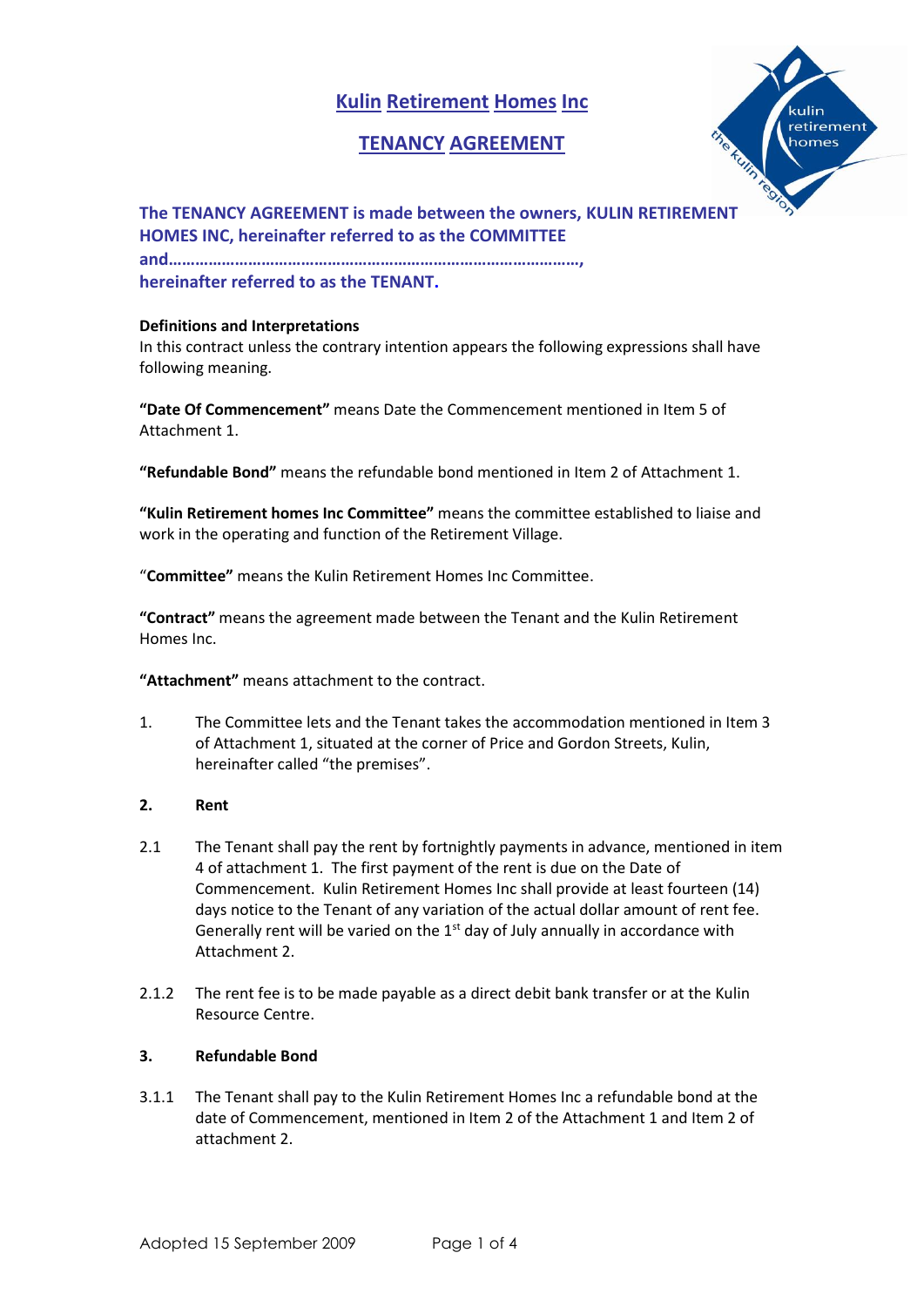- 3.1.2 When considering a refund of the bond, the Committee will take into consideration such matters as the condition of the premises and the circumstances involved.
- 3.1.3 The tenant shall pay to the Kulin Retirement Homes a refundable Pet bond as determined by the committee at the date of commencement mentioned in item 2 of attachment 1 and Item 2 of attachment 2

## **4. Maintenance of Unit**

## 4.1 **The Kulin Retirement Homes Inc shall**;

- 4.1.1 maintain the premises and the Retirement Village in good order and condition, (fair wear and tear accepted).
- 4.1.2 generally maintain the common areas and community facilities.
- 4.1.3 hold annual insurance for public risk and building insurance and any other insurance deemed necessary by the Kulin Retirement Homes Inc for the operation and conduct of the Retirement Village.
- 4.1.4 repair, replace and maintain plumbing, electrical systems, built in appliances and any other integral components of the premises.
- 4.1.5 bear the cost of all rates and charges including water consumption.
- **4.2 In addition to the other obligations of the Tenant under this agreement, the Tenant shall;**
- 4.2.1 not use the premises for any other purpose other than private residence, limited to two occupants.
- 4.2.2 clean and keep clean the carpets, curtains and other fixtures, fittings and furnishings situated in the premises (fair wear and tear accepted).
- 4.2.3 clean windows and attend to general house-keeping of the premises, keeping the premises in good repair and condition.
- 4.2.4 replace light globes.
- 4.2.5 be responsible for the insurance of the contents and personal effects owned by the occupant.
- 4.2.6 permit access to the unit by the Kulin Retirement Homes Inc or its representative's at all reasonable times and for reasonable purposes.
- 4.2.7 replace any damaged property or effects owned by Kulin Retirement Homes Inc.
- 4.2.8 be charged for any damage found to have occurred from smoking
- 4.2.9 on vacating the premises, be responsible for cleaning of carpets at their own cost.
- 4.2.10 be responsible for contacting Western Power on commencement date advising them of new occupant details.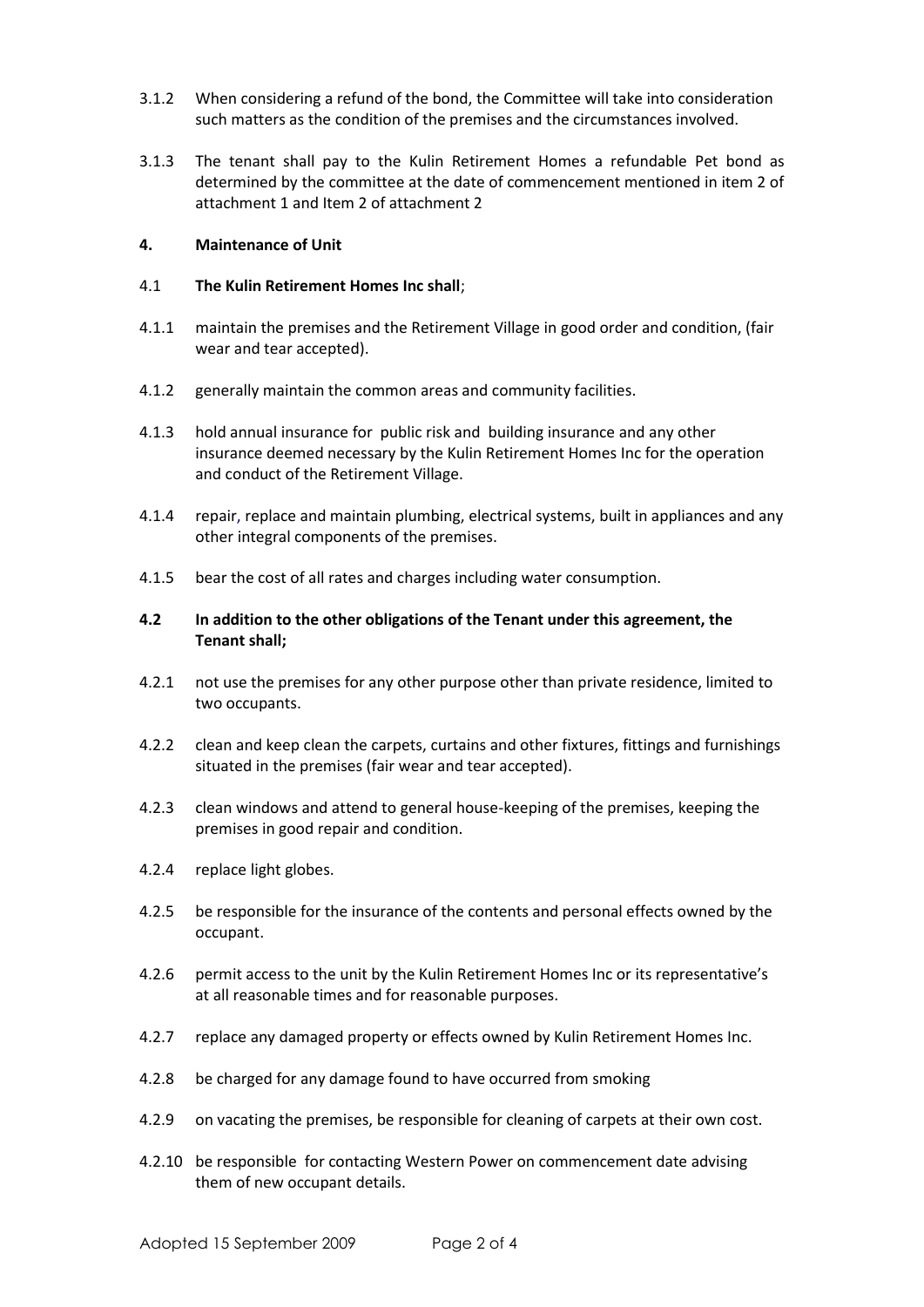- 4.2.11 be responsible for contacting Western Power advising them of their departure date.
- 4.2.12 pay all costs of electricity accounts.
- 4.2.13 adhere to the rules and regulations of the Kulin Retirement Homes as set out in this tenancy agreement.
- 4.2.14 apply in writing to the Kulin Retirement Homes Committee for;
	- Any requests to modify the unit
	- Any requests for maintenance
	- Any requests to fit an air conditioner
	- Any requests to upgrade or benefit the buildings and surroundings of the premises at Kulin Retirement Homes
	- Any request to keep a pet
	- Any other issues needing a resolution

## **5. The Tenant shall not;**

- 5.1.1 erect any external/internal fixtures or any out building without written consent of the Kulin Retirement Homes Committee.
- 5.1.2 smoke inside the premises

#### **6. More Than One Resident**

6.1 *Where the Tenancy is comprised of two persons;*

## 6.1.1 **One Bedroom Unit**

Each of those persons has the right to reside in and occupy the premises jointly with the other.

## 6.1.2 **Two Bedroom Unit**

If one predeceases the other then all efforts will be made to keep the survivor in the premises for life, subject to the rent being paid on that premises in accordance with this agreement.

- 6.1.3 If the Committee finds it necessary to relocate the Tenant, then it should be done at no cost to the Tenant.
- 6.1.4 The terms will be negotiable and the Committee will respect the right of Tenant to maintain their units as their home.

## **7. Air Conditioner**

- 7.1 **The Committee will allow the installation of air conditioners under the following conditions:**
- 7.1.1 The air conditioner is to be fitted by an approved operator.
- 7.1.2 Only new split level units are permitted.
- 7.1.3 Maintenance of the air conditioner is the responsibility of the Kulin Retirement Homes.